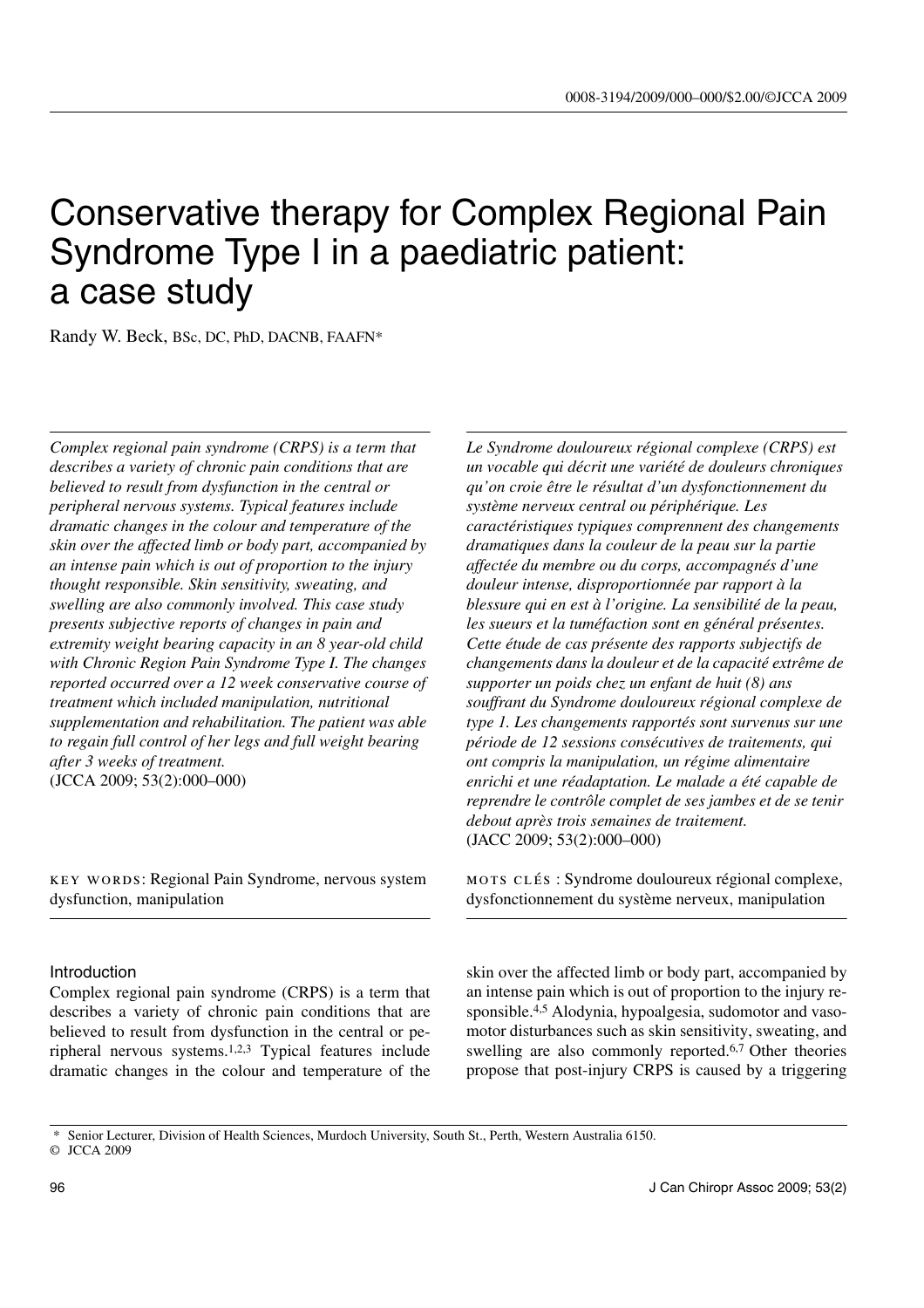of the immune response, which leads to the characteristic inflammatory symptoms of redness, warmth, and swelling in the affected area.8

Reports of CRPS in chiropractic patients are very rare. A literature search revealed only two reported cases in adults<sup>9,10</sup> with no reported cases in children. This seems surprising since population studies in school children indicate chronic or recurrent musculoskeletal pain is quite common in presentations to paediatricians and paediatric rheumatologists.11 The most commonly reported presenting complaints in children to the above specialties are back pain (20%), limb pain (16%) and fibromyalgia  $(6\%)$ . 12,13

The unreported nature of CRPS by chiropractors may be related to the fact that in the early stages of the condition there are no specific laboratory tests available to the chiropractor that effectively help diagnose the condition. In addition, in children the radiological and bone scan findings commonly present in adults are often absent.11,14,15,16 In all likelihood, CRPS does not have a single cause, but is rather the result of multiple causes that produce similar symptoms.

There are no scientifically validated treatment for CRPS, however manipulation, mobilization $17$  and vitamin supplementation with antioxidants<sup>18</sup> has shown the greatest promise to date. This case presents the changes in subjective pain and weight bearing during a 12 week course of conservative management of an 8 year old female patient with CRPS type I.

## Presentation History

The patient, an eight year-old female, underwent removal of ear grommets with bilateral myringoplasties under general anaesthesia. She spent approximately 25 minutes in recovery before being transferred to the ward. The patient received paracetamol as a premedication and inhalation anaesthetic with nitrous oxide, oxygen and sevoflurane during the procedure. The recovery nurse noted that a rash which was present preoperatively on her arms and neck had become more florid during the recovery period. During discharge procedures she complained of mild weakness in her legs but was discharged regardless.

Two days later, the patient was seen in the emergency room (ER) with loss of power and a diagnosis of viral myalgia. The following day she again presented to the ER following a hyperventilation episode, and painful joints. She was admitted to the hospital and was discharged one month later following an extensive investigation, including MRI on both legs and her low back, multiple blood and neurological testing with the diagnosis of complex regional pain syndrome type 1. Several weeks later the patient presented for evaluation of unbearable left leg and foot pain with increased sensation of touch and pressure.

On presentation, the patient was not bearing weight on either of her legs, and was being carried by her mother. The patient experienced pain on both passive and active flexion of her legs and in all ranges of motion of her left ankle with associated limbic concomitants (moaning/ groining and crying).The pain had also spread to her arms bilaterally at the time of presentation. The patient described the pain as a burning type pain, occurring in both legs but worse from the knee to the foot on the left leg. When asked to outline the area that she felt the pain the patient pointed to her entire lower legs, both anterior and posterior, bilaterally. It was noted that the area outlined by the patient did not follow the distribution of any single nerve or the common dermatomal patterns normally associated with nerve root involvement.

## Past History

The patient had always been a healthy active child. She had been training for cross-country competition prior to the recent illness. She had received a vaccination for meningitis 3 months prior to the present illness with no reactions noted. Her mother was not aware of any allergies to medications, pollen or food. Prior medical testing for diabetes was negative.

#### Physical Examination

Visual acuity was normal in both eyes. Pupil sizes were equal bilaterally. Pupil light reflexes were fast and fatiguing on the left. Visual fields were tested by confrontation and were unremarkable. Convergence was unremarkable. Eye movements in four quadrants were normal. She could maintain eyes closed against opening pressure. Opthalmoscopic examination revealed normal fundi bilaterally with an increased V/A ratio bilaterally. No nystagmus was noted. Otoscopic examination revealed a right swollen external auditory meatus with white exudates. The left ear canal was clear but scar tissue in posterior aspect of the ear canal was visualised. Hearing was normal in both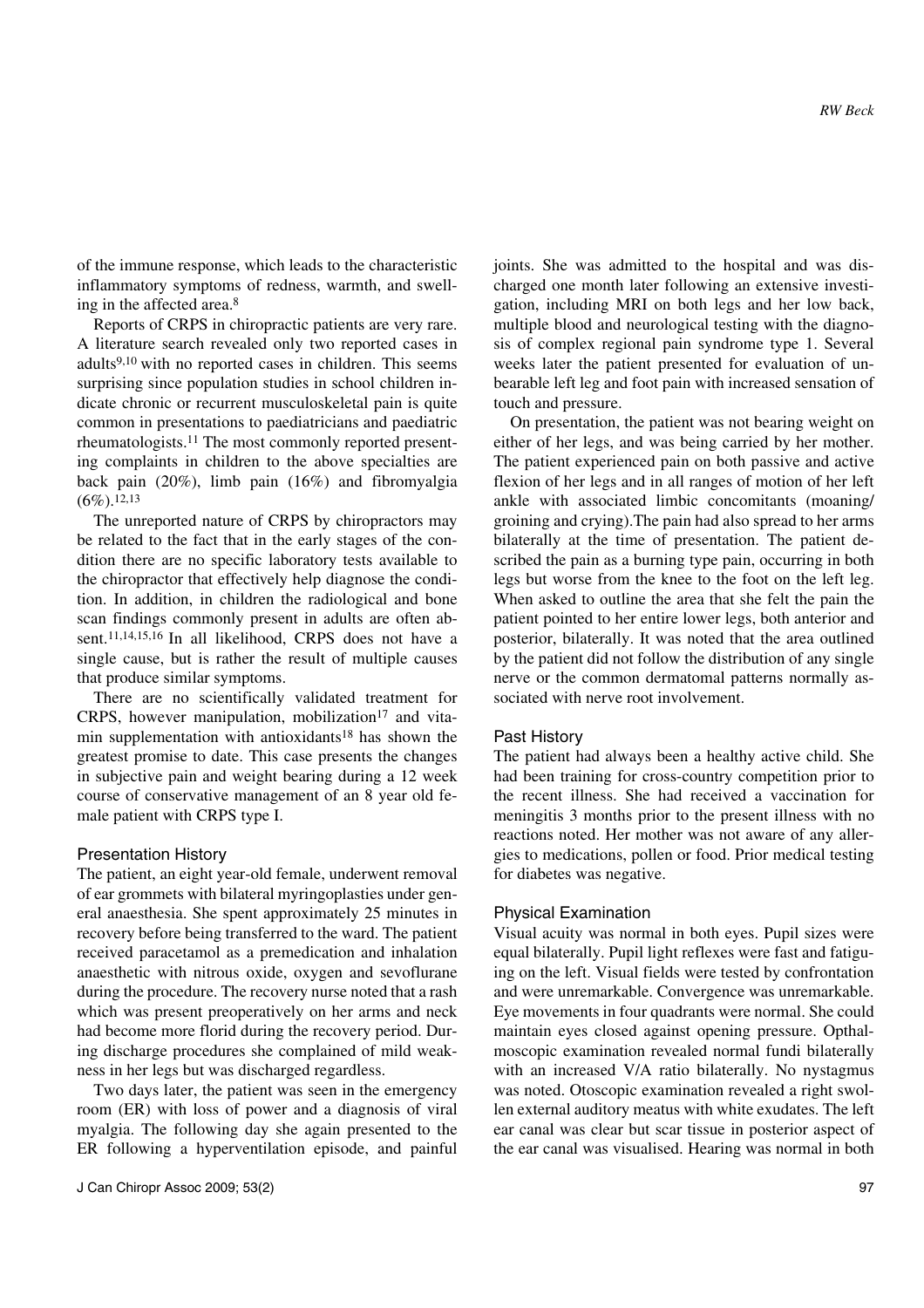ears. The patient denied any ringing sensations in the ears. Facial nerve activity including smile, frown and grimace was normal. Palate elevation was equal and normal bilaterally. Tongue movements were normal and controlled. Tongue protrusion was equal and centred. Opticokinetic (OPK) testing revealed slowing of eye movements and fatigue moving from the patient's right to left. Vestibular/ ocular and painful stimuli on the left side of the face in all divisions (VI,V2 and V3). Corneal reflexes were normal. Glabella tapping showed a normal habituation response. Facial nerve responses were unremarkable. Sterocleidomastoid palpation was painful bilaterally with radiations into the forehead region. Auscultation of the heart revealed a racing rhythm at 136 bpm. Respiration was shallow but within the high range of normal at 23 per minute. Examination of the lungs and abdomen were both unremarkable. Reflexes of the upper limbs and right lower limb were all with-in normal limits. The S1 and L4 reflexes of the left lower limb were reduced. Plantar responses were unremarkable bilaterally.

Dermatographia (sustained wheal and flare reaction following mild pressure to the skin) was present and remained exaggerated through-out the examination on the lower limbs but worse on the left lower limb. Passive movement of both lower limbs was painful but tolerated. Active movement of both lower limbs was refused due to pain. The patient described both lower limbs as feeling cold but they were normal temperature to touch. Sensation of hot and cold was with-in normal limits. Several areas in the patient's spine and extremities displaying altered joint motion were identified utilizing motion and static palpation, and joint play analysis.

## Differential Diagnosis

It is essential to distinguish CRPS from other neuropathic and pain syndromes. Many patients with post traumatic neuropathy have pain but they do not present with the full clinical picture of CRPS. In non-CRPS neuropathy the post traumatic pain is usually contained with-in the territory of the involved nerve.19 Patients with post traumatic neuropathy commonly report burning pain similar to those patients with CRPS but do not display marked oedema or progressive spread of symptoms beyond the territory of the involved nerve.22 The spontaneous pain of non-CRPS neuralgia is typically superficial rather than located in the deep tissues of the involved limb. The intensity of both types of pain is not dependant on the position of the extremity, but occurs spontaneously in all positions.

In acute stages (less than 6 months) of CRPS-I the affected limb is often warmer and the perfusion higher than the contralateral limb. This reverses in the chronic situation (greater than 6 months) which may lead to confusion of the diagnosis.23 Neuropathies such as diabetic polyneuropathy can also present with spontaneous pain, skin colour changes and motor deficits. These conditions can be distinguished from CRPS by the symmetric distribution of the symptoms, blood testing and the patient history. Unilateral arterial or venous occlusive diseases or conditions can also mimic the symptoms of CRPS and should be excluded by Doppler ultrasound or on clinical grounds.

## Working Diagnosis

Previous medical testing had ruled out meningitis, diabetes or tumour as differential diagnostic considerations. The working diagnosis of complex regional pain syndrome was established which was consistent with the previous medical diagnosis.

## **Treatment**

The patient received a variety of manipulations to the joints of her lower limbs and spine. Spinal motion units and extremity joints were adjusted to correct altered motion as determined by motion palpation, static palpation and joint play analysis. Mobilization was initially utilized on her lower limbs and was gradually increased in force, speed and intensity ultimately evolving to manipulation as tolerated by the patient. Manipulations of the spine were standard diversified technique and included side posture lumbar and pelvis manipulations, anterior thoracic spine manipulations and cervical manipulations. The patient was manipulated as determined by need which initially resulted in manipulations once or twice per week for a period of 8 weeks, and every two weeks for the remaining 4 weeks of the trial. Nutritional supplementation was also instituted during the first week of treatment including omega 3 fish oils (1 gram/day equivalent), essential amino acids (recommended daily allowance), and standard multivitamins including vitamin C (recommended daily allowances).

Breathing exercises were introduced in the first week to create a breathing pattern in which inhalation exceeded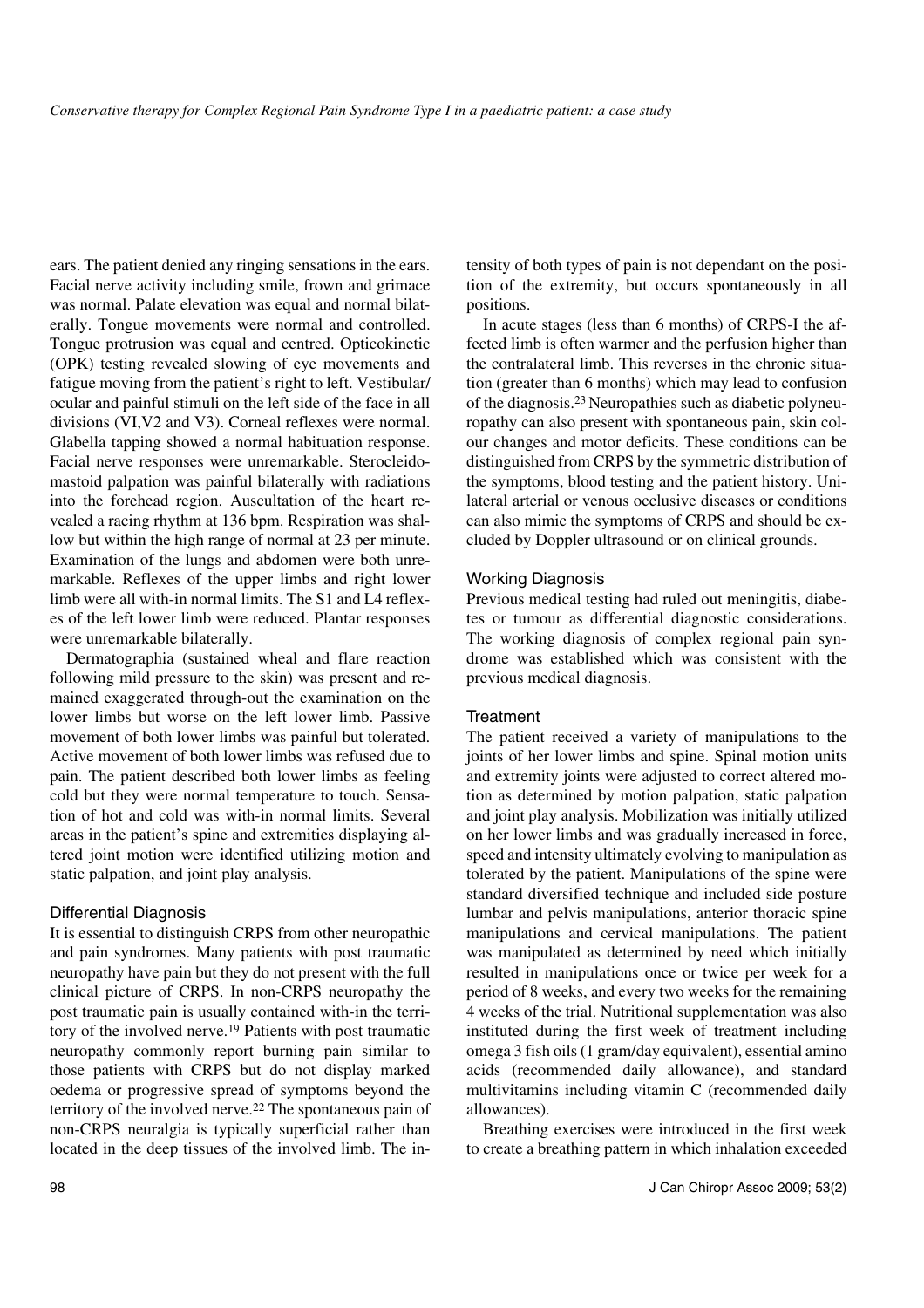exhalation in duration and reduced her respiration rate. Rehabilitation strategies included stretching to increase function and ROM of the involved joints, education aimed at increasing both the patient's and her mother's understanding of her condition and endurance activities such as walking in a pool and stationary bike riding with very little tension were instituted in week two and increased as tolerated by the patient throughout the remaining course of her treatment.

## Clinical Outcome At 12 Weeks

The patient regained full control of her legs and full weight bearing after 3 weeks of treatment. A one year verbal follow up revealed that the patient has returned to a virtually normal life, attending school and playing soccer. She still experiences occasional bouts of pain that may last 2–3 hours in duration following high periods of stress.

## Discussion

## Clinical Characteristics

In the mid 1990s, the International Association for the Study of Pain (IASP) published guidelines for the diagnosis of CRPS type I and Type II.19 CRPS type I, frequently results following tissue injury. CRPS-I is characterized by the following features: pain, which may take the form of spontaneous pain, hyperalgesia and allodynia; movement disorders, both active and passive; abnormal sympathetic regulation in the form of blood flow and sweating abnormalities; edema and trophic changes to the involved tissues ( Table 1).

The term CRPS type 1 describes all patients with the above symptoms but with no underlying nerve injury. CRPS type II develops following injury to a peripheral nerve.20 Patients with CRPS II experience the same symptoms as described above but their symptoms are clearly associated with a nerve injury.

## Diagnostic Criteria

The current diagnosis of CRPS-I and CRPS-II are mainly based on the patient's history and a careful and complete physical examination. There are is no diagnostic gold standard or objective test for CRPS. The International Association for the Study of Pain (IASP) diagnostic criteria describes the diagnosis of CRPS-I as follows; "*Type I*

| Table 1 | Characteristic Features of CRPS Type 1 |  |  |
|---------|----------------------------------------|--|--|
|         |                                        |  |  |

| Pain        | Spontaneous                            |
|-------------|----------------------------------------|
|             | Not limited to any single nerve        |
|             | distribution                           |
|             | Disproportionate to instigating injury |
|             | Hyperalgia                             |
|             | Allodynia                              |
|             | Both active and passive movement       |
|             | may initiate pain                      |
| Movement    | Both active and passive movement       |
| Disorders   | can be affected                        |
| Abnormal    | Blood flow abnormalities               |
| Sympathetic | Inappropriate sweating                 |
| Regulation  | Edema                                  |
|             | Trophic changes                        |

*is a syndrome that develops after an initial noxious event. Spontaneous pain or allodynia / hyperalgesia occurs, is not limited to the territory of a single peripheral nerve, and is disproportionate to the original inciting event. There is or has been evidence of edema, skin blood flow abnormality, or abnormal sudomotor activity in the region of the pain since the inciting event. The diagnosis is excluded by the existence of conditions that would otherwise account for the degree of pain and dysfunction.*"21

## The Pathophysiology of CRPS-I

Patients with CRPS-I generally report a burning, spontaneous pain felt most prominently in the deep tissues of the distal part of the affected extremity. Experimental investigations have mainly focused on superficial pain mechanisms, sympathetically mediated or maintained pain, and abnormalities of the skin. Yet clinical observation tends to suggest that the pain of this condition is projected into the deep tissues and many patients show no change in the symptoms following sympathetic block.24 As well, up to 5% of patients do not experience spontaneous pain, but rather discrete evoked pathological pain which would suggest that other underlying mechanisms are responsible for the persistence of the symptoms.24 Another feature of CRPS type-I that cannot be over emphasized is that the severity of the symptoms are disproportionate to the severity of the trauma, and the symp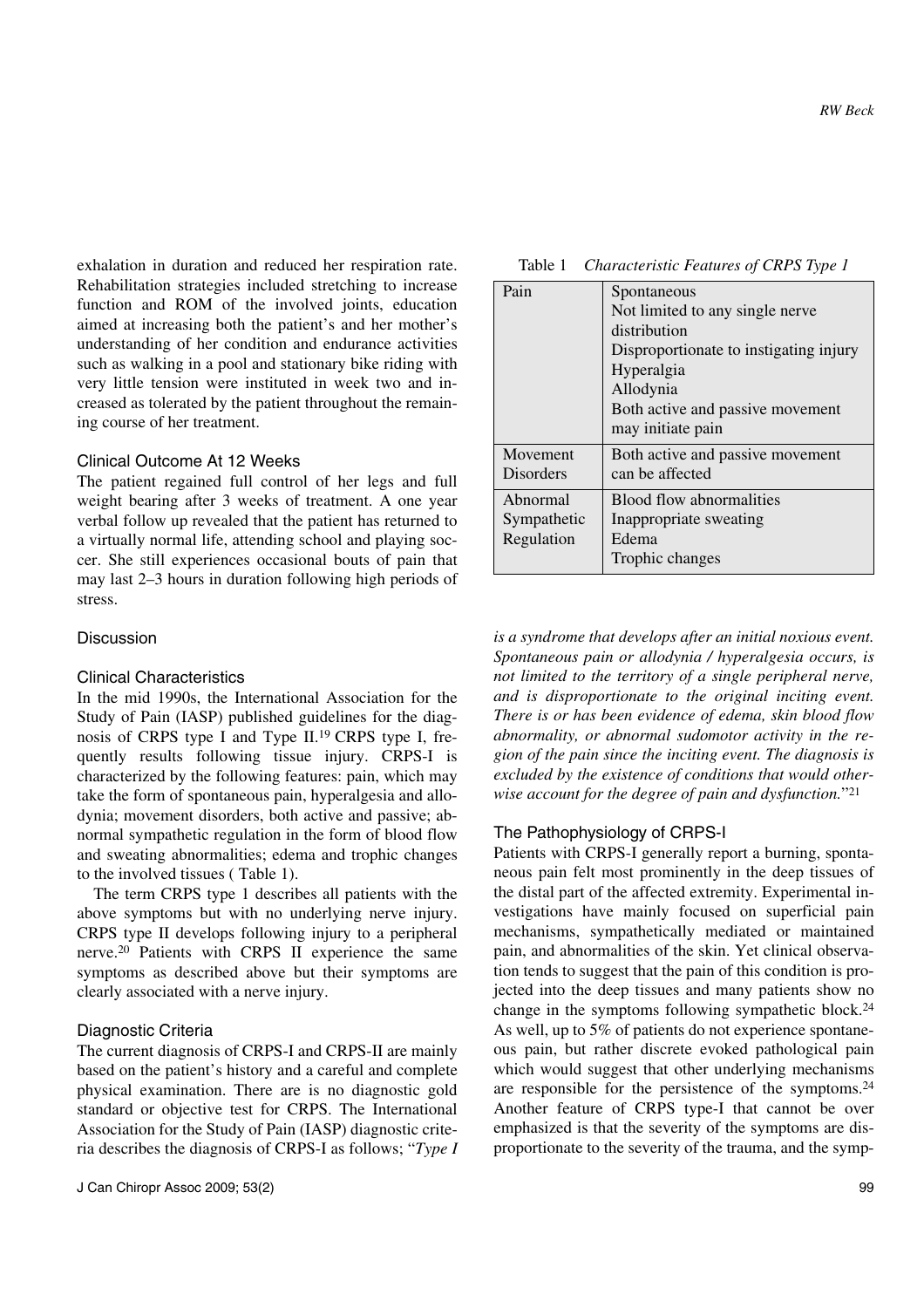toms have the tendency to spread through out the involved limb without regard to the distribution of innervation of any individual nerve. The progression of symptoms just described may occur irrespective of the type of the preceding lesion.25,26,27

Typically, the pain experienced by patients with CRPS type-1 can be elicited by movements of the involved joints (deep somatic allodynia) even when these joints are not directly involved in the initial inciting injury.21 The spontaneous pain and various forms of allodynia experienced are thought to be generated by processes of peripheral and central sensitization.28 About 50% of patients with CRPS-I also develop hypoesthesia and hypoalgesia on the affected half of the body or in the upper quadrant, ipsilateral to the effected extremity. These patients that exhibit extended sensory involvement have longer illness duration, greater pain intensity, higher frequencies of mechanical allodynia and a greater tendency to develop somatomotor system involvement than do patients that only exhibit spatially restricted sensory involvement.29,30 The anatomical distribution of these symptoms suggest that they may be due to changes in the functionality of the CNS that have resulted in alterations in the perception of painful as well as non-painful stimuli. Support for the existence of these changes in the CNS in both the thalamus and the cortex has been found utilizing both positron emission tomography (PET) and magnetoencephalography (MEG).1,2,31

Some evidence and several authors have proposed that a certain population of patients suffering from CRPS-I also experience a degree of sympathetically maintained pain (SMP). This statement is supported by investigations that demonstrate that a certain percentage of the population of patients with CRPS will obtain pain relief with the application of sympathetic blockade drugs such as phentolamine.32,33 This potentially implicates sympathetic involvement in at least some portion of the pain experienced by CRPS patients.

## Evidenced Based Therapy for CRPS Type I

A review of the literature of outcome studies in CRPS revealed very little consistent evidence for a therapeutic approach to treatment of CRPS in general and even less evidence when the condition occurs in children.6,34,35 Forouzanfar6, in a systematic review found limited to no evidence for the efficacy of sympathetic stellate ganglion blockade, prednisolone administration, acupuncture and manual lymph drainage in the treatment of CRPS. The absence of an evidenced based approach to treatment of CRPS leaves clinicians in the position of having to utilize treatment approaches that;

- 1. have been used on other neurological conditions and may not be effective in CRPS,
- 2. rely on clinical experience,
- 3. utilise an experimental approach.

The most promising approaches to treatment in the literature include nerve stimulation techniques that activate central disinhibitory processes ( TENS, Epidural spinal cord stimulation),36,37 deep brain stimulation of the lateral thalamus and medial lemniscus<sup>38,39</sup> and functional return of joint motion of the involved limb (physical and occupational therapy, manipulation). In children, early restoration of functional joint motion seems to be particularly important in the long term control of the condition.40 Some evidence exists that Vitamin C administration may prevent the onset of CRPS type 1.41

## Summary

The pathophysiology of CRPS remains controversial. Various treatment approaches have been attempted but none have been documented as consistent or reliable in the literature. This case study documents a reduction of pain and return of functional weight-bearing in a child with CRPS-I following the application of a conservative treatment approach to therapy including manipulation and nutritional modalities. Obviously more robust studies need to be undertaken before consistent and reliable conclusions can be drawn about this approach to treatment, however, the success of symptom alleviation in this case suggests that a conservative approach to CRPS type-I may show promise in the treatment of this condition.

## **References**

- 1 Juottonen K, Gockel M, Silen T,et al. Altered central sensorimotor processing in patients with complex regional pain syndrome. Pain. 2002; 98:315–323.
- 2 Maihofner C, Handwerker HO, Neundorfer B, Birklein F. Pattern of cortical reorganisation in complex regional pain syndrome. Neurology. 2003; 61:1707–1715.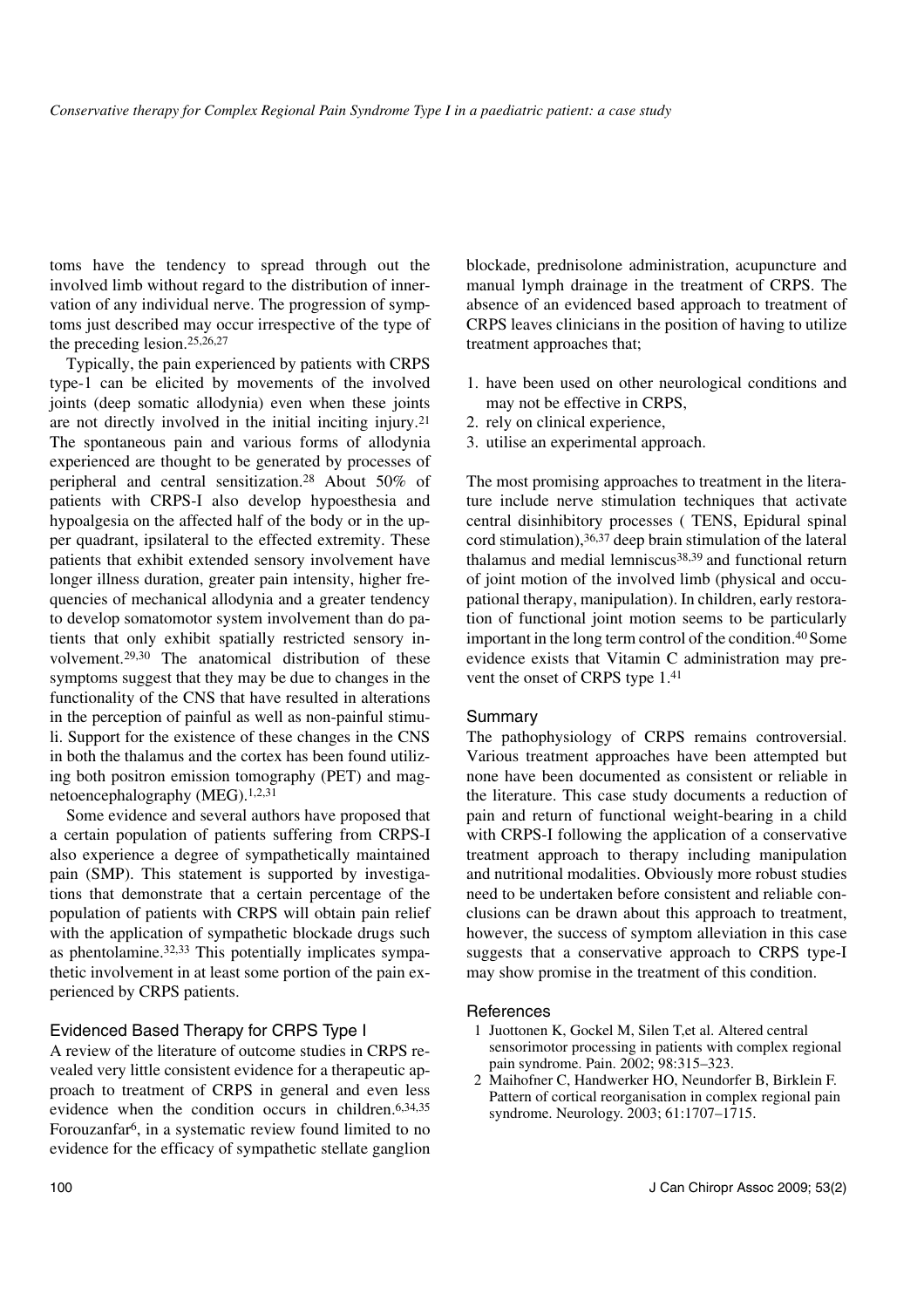- 3 Janic W, Baron R. Complex regional pain syndrome is a disease of the central nervous system. Clin Auton Res. 2002;12:150–164.
- 4 Merskey KR, Bogduck N. Classification of chronic pain: descriptions of chronic pain syndromes and definitions of pain terms. Seatle, WA. IASP Press, 1994.
- 5 Schurmann M, Gradl G, Andress HJ, Furst H, Schildberg FW. Assessment of peripheral sympathetic nervous function for diagnosing early post-traumatic complex regional pain syndrome type I. Pain. 1999; 80:149–159
- 6 Forouzanfar T, Koke AJA, van Kleef M, Weber EJ. Treatment of complex regional pain syndrome type I. European J Pain. 2002; 6:105–122
- 7 Torebjork E, Wahren L, Wallin G. Hallin R, Koltzenburg M. Noradrenaline evoked pain in neuralgia. Pain. 1995; 63:11–20.
- 8 McMahon SB. NGF as a mediator in inflammatory pain. Philos Trans R Soc Lond B Biol Sci. 1996; 351:431–440.
- 9 Shearer HM, Trim A. An unusual presentation and outcome of complex regional pain syndrome: a case report. J Can Chiropr Assoc. 2006; 50(1):20–26.
- 10 Borolotto J. Reflex sympathetic dystrophy: an enigmatic improvement with spinal manipulation. J Can Chiropr Assoc. 2000; 44 (4): 245–251.
- 11 Maillard S, Davies K, Khubchandani R, Woo P. Reflex Sympathetic dystrophy: A multidisciplinary approach. Arthritis & Rheumatism. 2004; 51:284–290.
- 12 Bowyer S, Roettcher P, Pediatric rheumatology database research group. Pediatric rheumatology clinic populations in the United States: results of a three year survey. J Rheumatol. 1996; 23:1981–1987.
- 13 Malleson PN, Fung MY, Rosenburg AM. The incidence of pediatric rheumatic diseases: results from the Canadian Pediatric Rheumatology Asscociation Disease Registry. J Rheumatol. 1996; 23:1981–1987
- 14 Goldsmith DP, Vivino FB, Eichenfield AH, Athreya BH, Heyman S. Nuclear imaging and clinical features of childhood reflex neurovascular dystrophy: comparision with adults. Arthritis Rheum. 1989; 32:480–485
- 15 Murray CS, Cohen A, Perkins T, Davidson JE, Sills JA. Morbidity in reflex sympathetic dystrophy. Arch Dis Child. 2000; 82:231–233.
- 16 Ruggeri SB, Athreya BH, Doughty R, Gregg JR, Das MM. Reflex sympathetic dystrophy in children. Clin Orthop. 1982; 163:225–230.
- 17 Quisel A, Gill JM, Witherell P. Complex regional pain syndrome: which treatments show promise? J Fam Pract. 2005 Jul; 54(7):599–603. Review.
- 18 Quisel A, Gill JM, Witherell P. Complex regional pain syndrome underdiagnosed. J Fam Pract. 2005 Jun; 54(6):524–32. Review.
- 19 Stanton-Hicks M, Janig W, Hassenbusch S, et al. Reflex sympathetic dystrophy: changing concepts and taxonomy. Pain. 1995; 63:127–133.
- 20 Janig W. Future perspectives. In: Wilson P, Stanton-Hicks M, Harden RN (Eds) CRPS: Current Diagnosis and Therapy, Progress in Pain Research and Management, Vol. 32 Seatle. IASP press, 2005, pp 293–307.
- 21 Baron R, Binder A, Ludwig J, et al Diagnostic tools and evidence-based treatment of complex regional pain syndrome. Pain, 2005- An Updated Review. D. M. Justins ed. IASP Press. Seattle, 2005.pp293–306.
- 22 Baron R, Janig W. Pain syndromes with causal participation of the sympathetic nervous system. Anaesthesist. 1998; 47:4–23.
- 23 Wasner G, Heckmann K, Maier C, Baron R. Vascular abnormalities in acute reflex sympathetic dystrophy (CRPS-I) – complete inhibition of sympathetic nerve activity with recovery. Arch Neurol. 1999; 56:613–620.
- 24 Janig W. Pathophysiology of complex regional pain syndrome. Pain, 2005- An Updated Review. D. M. Justins ed. IASP Press. Seattle, 2005. pp307–316.
- 25 Janig W, Stanton-Hicks M.(eds.) Reflex sympathetic dystrophy-A reappraisal, Progress in Pain Research and Management, V01.6 Seattle: IASP Press, 1996.
- 26 Harden RN, Baron R, Janig W. Complex Regional pain syndrome Progress in Pain Research and Management, V01.22 Seattle IASP Press, 2001.
- 27 Wilson P, Stanton-Hicks M, Harden RM.(Eds.) CRPS Current diagnosis and therapy, Progress in Pain Research and Management. V01.32, Seattle: IASP Press, 2005.
- 28 Woolf CJ, Mannion RJ. Neuropathic Pain: aetiology,symptoms, mechanisms, and management. Lancet. 1999; 353:1959–1964.
- 29 Rommel O, Gehling M, Dertwinkel R, et al. Hemisensory impairment in patients with complex regional pain syndrome. Pain. 1999; 80:95–101.
- 30 Rommel O, Malin JP, Zenz M, Janig W. Quantitative sensory testing, neurophysiological and psychological examination in patients with complex regional pain syndrome and hemisensory deficits. Pain. 2001; 93:279–293.
- 31 Fukumoto M, Ushida T, Zinchuk VS, et al. Contralateral thalamic perfusion in patients with reflex sympathetic dystrophy syndrome. Lancet. 1999; 354: 1790–1791.
- 32 Verdugo RJ, Ochoa JL. Sympathetically maintained pain: I. Phentolamine block questions the concept. Neurology. 1994; 44:1003–1010.
- 33Vergugo RJ, Campero M, Ochoa JL. Phentolamine sympathetic blockin painful polyneuropathies II. Further questions of the concept of sympathetically mediated pain. Neurology. 1994; 44:1010–1014.
- 34 Kingery WS. A critical review of controlled clinical trials for peripheral neuropathic pain and complex regional pain syndromes. Pain. 1997; 73:123–139.
- J Can Chiropr Assoc 2009; 53(2) 101